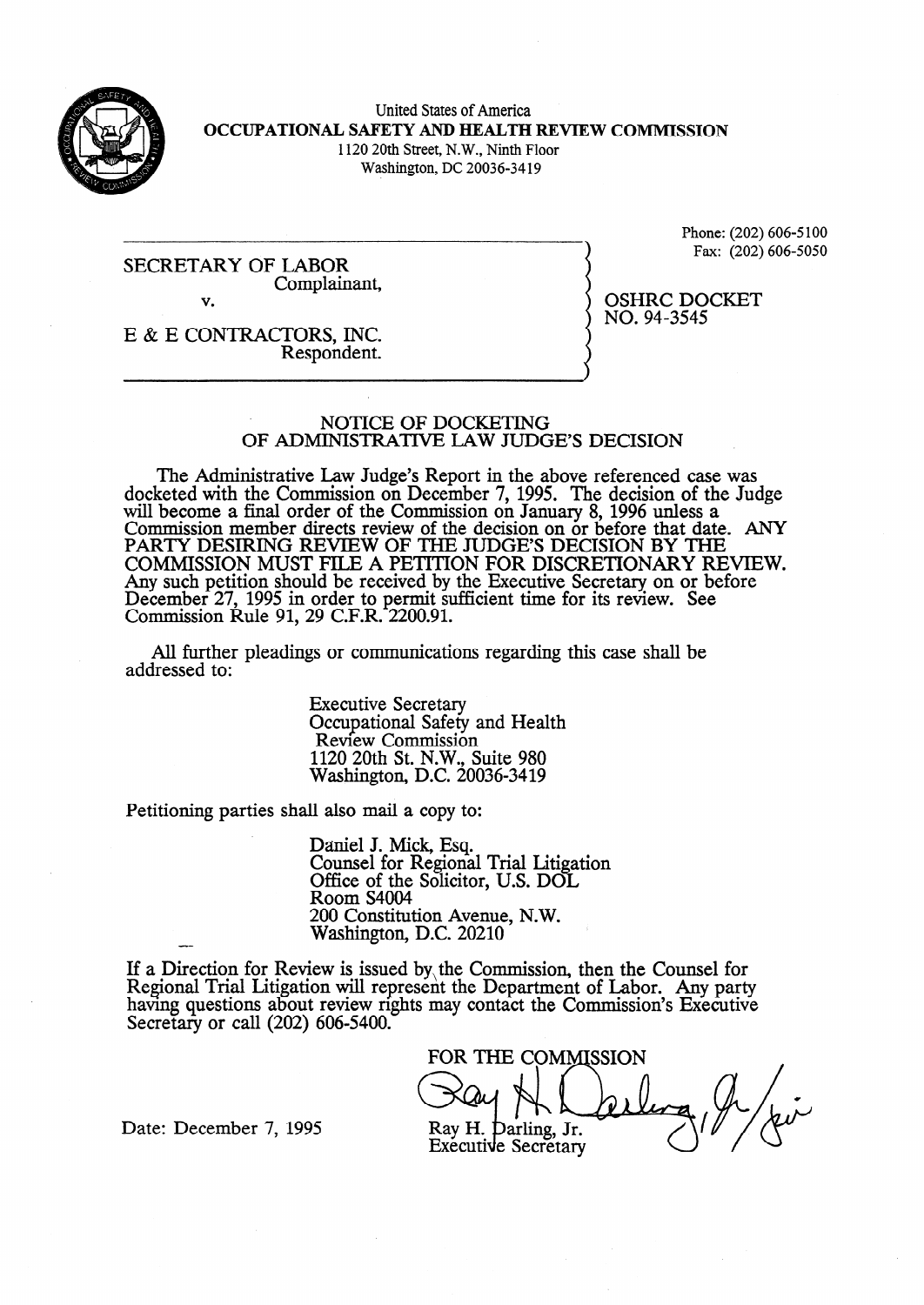## DOCKET NO. 94-3545

# NOTICE IS GIVEN TO THE FOLLOWING:

Patricia Rodenhausen, Esq.<br>Decient Solicitor Regional Solicitor Office of the Solicitor, U.S. DOL 201 Varick, Room 707<br>New York, NV 10014  $N$ ew York,  $N$  1 10014

Nicholas Gazotis, Vice-President  $E \propto E$  Contrators 1. O. Doa 1440<br>Syracuse NY 1  $S<sub>3</sub>$   $S<sub>4</sub>$   $S<sub>2</sub>$   $S<sub>3</sub>$ 

 $\mathcal{L}$ 

Administrative Law Judge **Occupational Safety and Occupational Safety and a**<br>Review Commission <u>۔</u>  $\overline{\phantom{a}}$ McCormack Post O Courthouse, Room 420 oston, MA 02109 4501 Boston, MA 02109 4501

 $\mathbb{Z}^3$ 

 $\overline{\phantom{a}}$ 

00002118396:02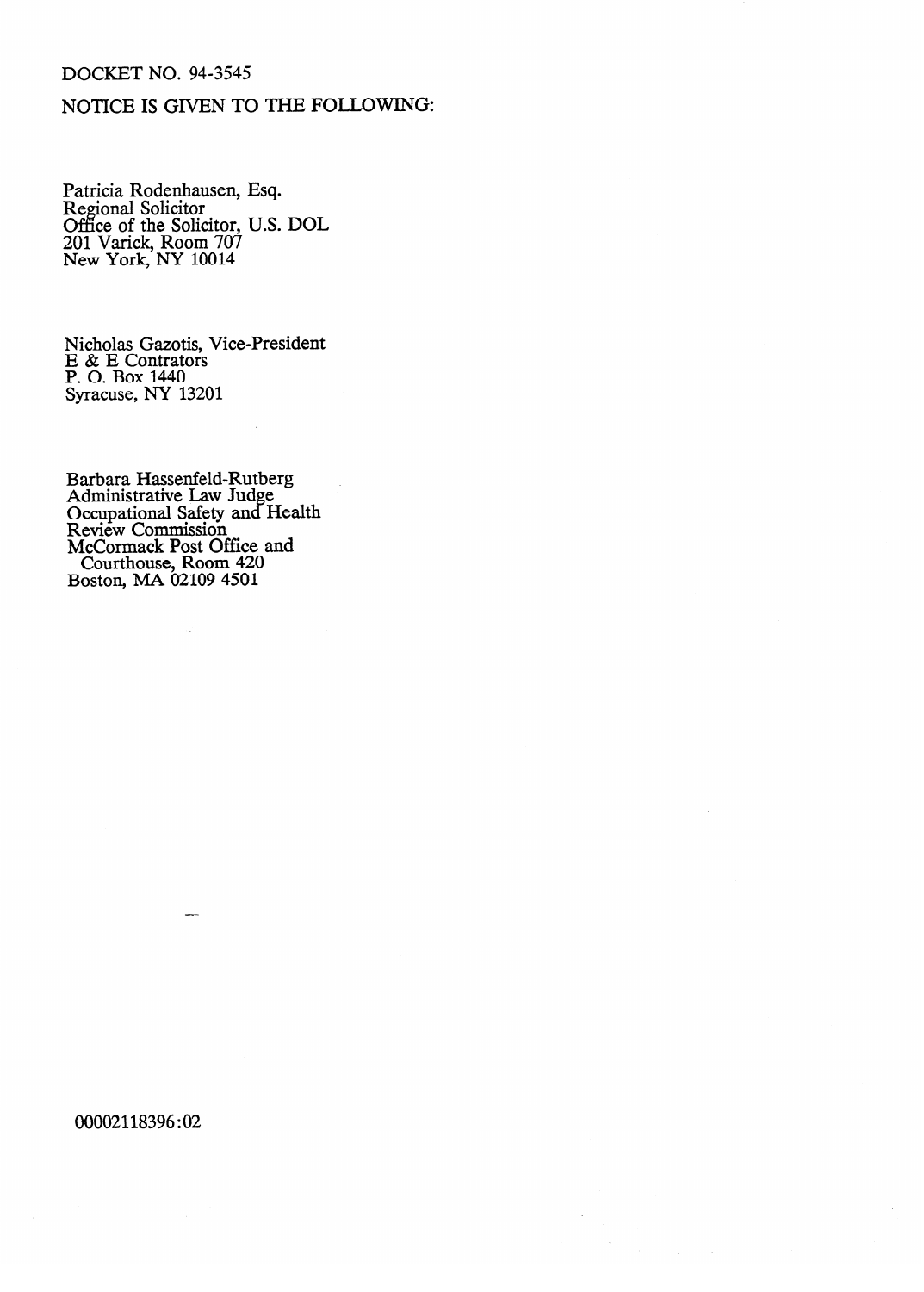

UNITED STATES OF AMERICA OCCUPATIONAL SAFETY AND HEALTH REVIEW COMMISSION JOHN W. McCORMACK POST OFFICE AND COURTHOUSE ROOM +20 BOSTON, MASSACHUSETTS 02109-4501

PHONE: **COM (617) 223-9746 COM (617) 223-4004** 

PHONE: 1223–9746<br>FTS (617) 223–9746<br>FTS (617) 223–9746

For Respondent

| SECRETARY OF LABOR,      |                                          |  |
|--------------------------|------------------------------------------|--|
| Complainant              | <b>OSHRC</b><br><b>DOCKET NO9 4-3545</b> |  |
| v.                       |                                          |  |
| E & E CONTRACTORS        |                                          |  |
| Respondent.              |                                          |  |
| Appearances:             |                                          |  |
| Alan Kammerman, Esq.     | Nicholas Gazotis, Vice President         |  |
| Office of the Solicitor  | E & E Contractors                        |  |
| U.S. Department of Labor | Syracuse, NY                             |  |

Before: Administrative Law Judge Barbara L. Hassenfeld-Rutberg

For Complainant

#### **DECISION AND ORDER**

This proceeding arises under  $\S$  10(c) of the Occupational Safety and Health Act of 1970, 29 U.S.C. § 651, et. seq., ("the Act"), to review citations issued by the Secretary of Labor ("Secretary") pursuant to  $\S$  9(a) of the Act and a proposed assessment of penalty thereon issued pursuant to  $\S$  10(c) of the Act.

The Secretary alleged 46 items with a total proposed penalty of \$39,600.00 in three citations; Serious citation 1 had a proposed penalty of \$34,600.00, Repeat citation 2 had a proposed penalty of \$4000.00, and Other citation 3 had a proposed penalty of \$1000.00.

Originally, on March 29, 1995, Attorney James A. Gosier as general counsel for the Respondent, filed a motion on behalf of the Respondent to file the Answer late. This motion was granted by Chief Judge Irving Sommer, who gave an extension to the Respondent until April 28, 1995. When the Answer was filed on April 28, 1995, Nicholas Gazotis, vice president, signed the Answer. On June 30, 1995, Jeffrey McCook, a non-attorney representative, filed his appearance in the case. After several conference calls among Mr. Kammerman, Mr. McCook and the undersigned Judge, it became apparent that the matter could not settle as the Respondent had debts in the amount of approximately \$30,000.00 due to the Occupational Safety and Health Administration for past settlement agreements.

On July 3, 1995, the case was set for trial for September 18-22, 1995 in Syracuse, New York. That trial was rescheduled on July 17, 1995 for October 30-November 3, 1995 in Syracuse, and the parties were noticed on October 20, 1995 of the actual site. On October 5, 1995, Jeffrey McCook moved to withdraw his appearance as a non-attorney representative, and in accordance with the